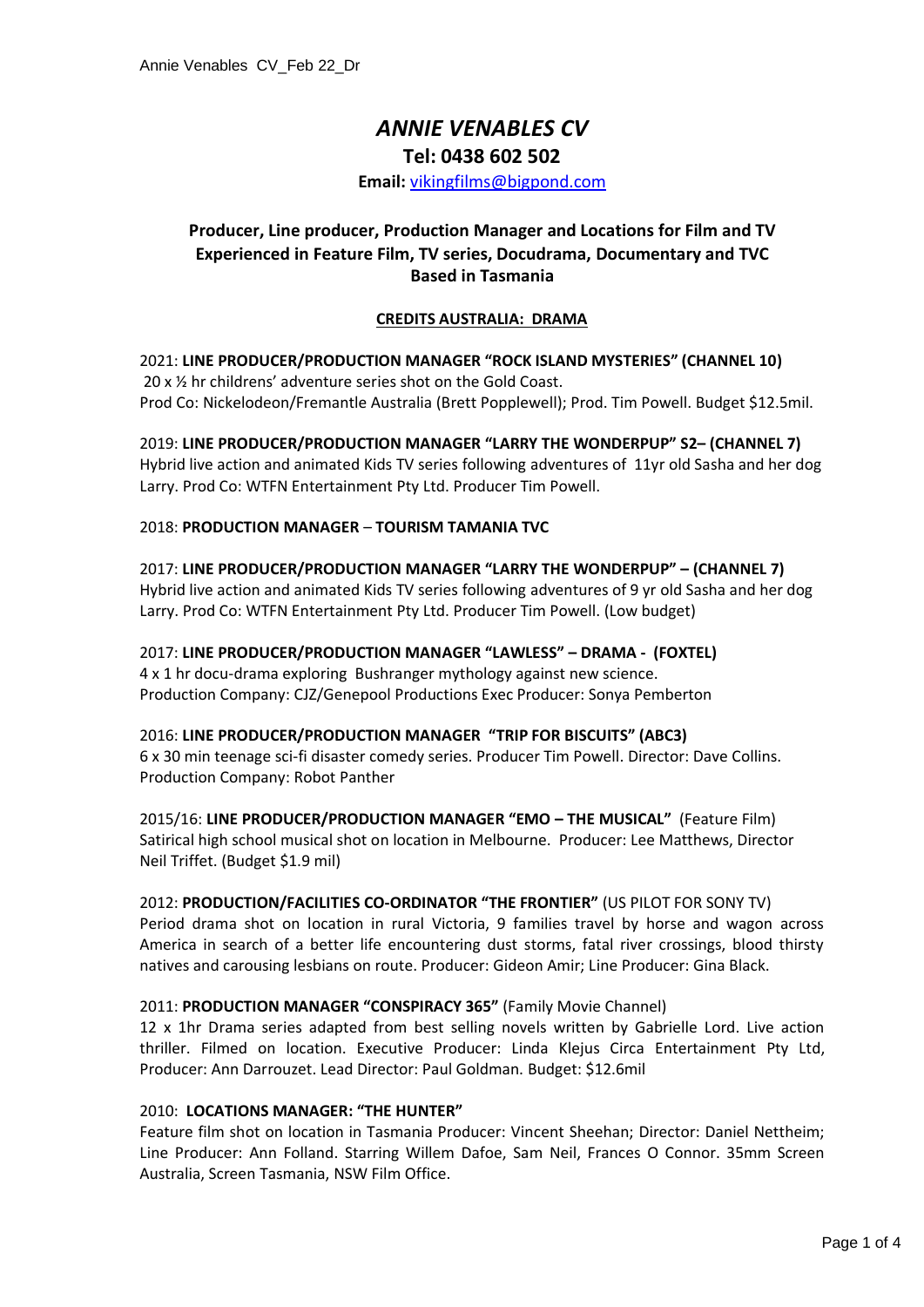#### 2008: **PRODUCTION MANAGER**: "**SNAKE TALES"** (CHANNEL 9) TX 2009

13 x 23 min TV series for Kids. Shot in studio & on location. Producer: Ann Darrouzet -Westside Film and TV: Directors: D. Nettheim, R. Strasser, N. Verso. Format: Digi Beta Budget: \$3 million

#### 2006: **PRODUCTION MANAGER**: **"STORM WARNING"**

Feature Film (Horror). Shot in studio & on location. Producers: Pete Ford, Gary Hamilton; Co-Producer: Ann Darrouzet. Director: Jamie Blanks. Format: HD Cam Budget: \$4 million.

#### 2003: **LINE PRODUCER/PRODUCTION MANAGER: "THE WIDOWER"** (ABC)

1 X 56 min Tele-movie. A journey of bereavement told by image, poetry & music. Filmed on location in Marysville, Victoria. Writer: Lyndon Terracini. Produced by Aanya Whitehead (MusicArtDance films) Director: Kevin Lucas .Format: 16 mm. Budget: \$1 million.

#### 2002: **PRODUCTION CO-ORDINATOR**: **"WORST BEST FRIENDS"** (CHANNEL 10/ITV)

26 X 22 min TV Series for children. 16mm. CoxKnight Productions. Producer: Sue Seeary Production Manager: Esther Rodewald.

#### 2001: **PRODUCTION MANAGER**: **"THE CARNIVAL IS OVER"**

SHORT FILM : 16mm B & W 17 mins Film Victoria IFF. Award Winner. Producer: Lizzette Atkins (Circe Films). Director: Sam Macgeorge.

#### 2001: **PRODUCTION MANAGER** : **"BLOW"** SHORT FILM

16mm 12 mins AFC Funded. Award winner. Director: Marie Craven. Producer: Lizzette Atkins (Circe Films)

# **CREDITS AUSTRALIA: DOCU-DRAMA & DOCUMENTARY**

#### **2020 LINE-PRODUCER : "FRANKLIN"**

Feature Documentary telling the definitive story of the saving of the Frankin River, seen through the contemporary lens of a child grieving the early death of their protester father.

#### **2020 PRODUCER/DIRECTOR/RESEARCHER 8 X MINI DOCS FOR LOCAL CHARITIES**

1 x 4 mini -docs for *Huonville High School* showing Future Energy Projects in Huon Valley 1 x 4 mini-docs for *Circular Economy Huon* showing how local businesses are practicing Circular Economy principles.

#### 2018/9 **PRODUCER/DIRECTOR/RESEARCHER "CANNERY STORIES"**

Series of mini documentaries that explore the social and economic impact of the old Apple Cannery through the eyes of ex employees .

# 2015 **PRODUCER: "BESPOKE"** 3 X 30 mins for ABC Artscape

BESPOKE explores the rise and return of makers. Why are we all suddenly obsessed with the handmade, the artisanal, the DIY? Is this a reaction against technology or the product of it? Presented by Marcus Westbury. Directed by Andrew Sully. A Viking Films Production. Nominated ATOM Awards: Best Documentary & Best Factual TV Series; Silver ACS (NSW & ACT) Awards

#### 2015 **PRODUCER: THE FARMERS' CINEMATHEQUE** 1 X 1 Hr

THE FARMERS' CINEMATHEQUE interprets an archive of films made over fifty years by Relvy and John Teasdale, farmers from the Victorian Wimmera, revealing stories and spirits embedded in the landscape and demonstrating how all communities attempt to balance change and tradition in order to survive. Directors: Ross Gibson & Malcolm McKinnon World Premiere: Adelaide Film Festival 2015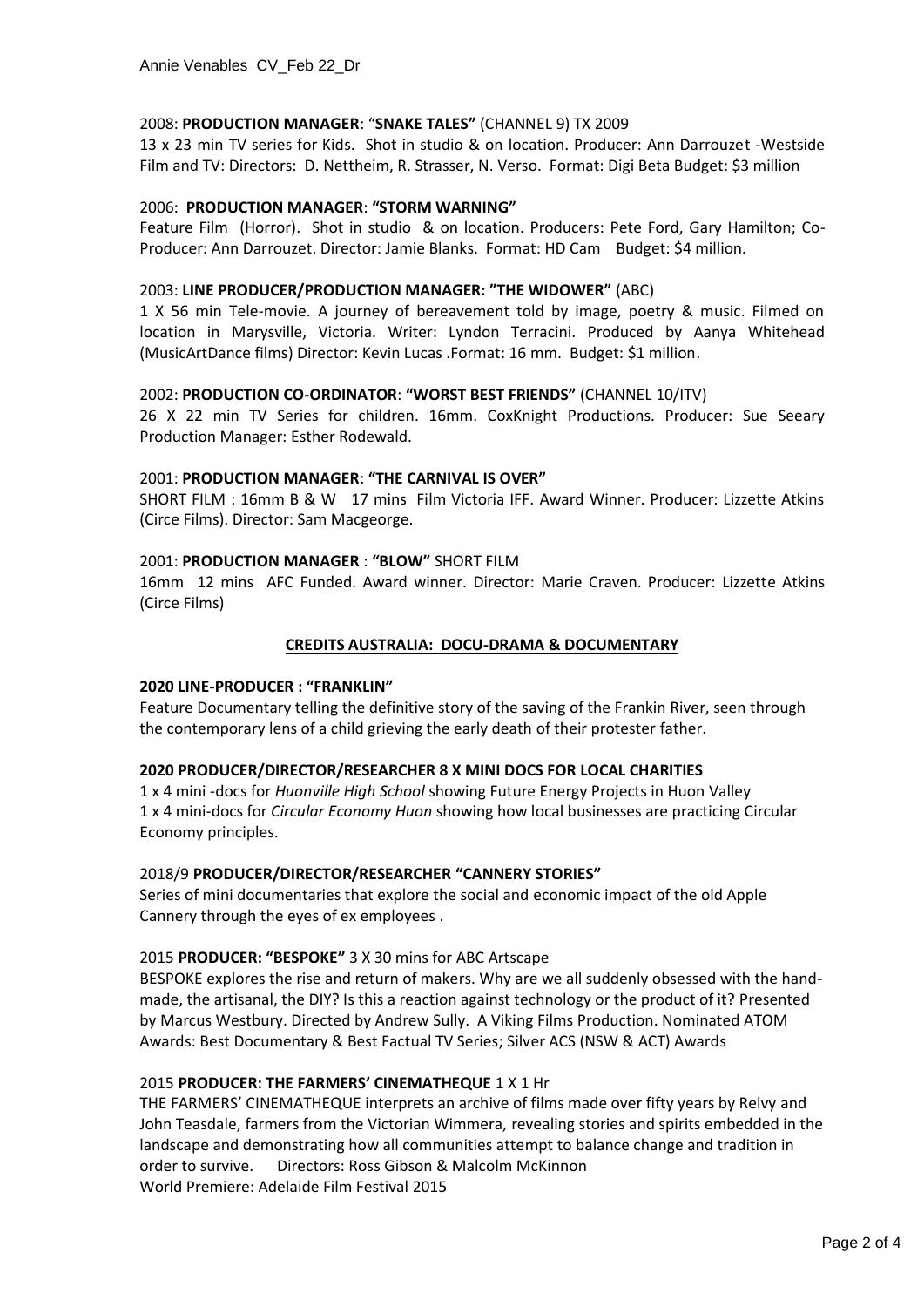2014**: LINE PRODUCER: DEATH OR LIBERTY** (ABC/S4C/TG4) 2 x 1 hr Docu-drama filmed in Tasmania, Ireland and Wales telling the stories of 5 political prisoners with mix of period drama, contemporary interviews and concert. Co Production between Roar Film and Tile Films Budget \$1.6mil

# 2013: **PRODUCER: "MAKING DUST" (ABC) TX Nov 13**

1 x 30 min documentary about musical theatre show "DUST", telling stories about asbestos, asbestos related disease and the corporate duplicity of James Hardie Industries. Production Co: Reckless Eye Productions

# 2012/2013 **LOCATION MANAGER: "DEVIL ISLAND"** (ABC/ARTE)

6 x half hour. With the outbreak of a deadly facial tumour affecting the very existence of Tasmanian Devils, a colony of healthy Devils are released onto Maria Island. Production Co: 360 Degree Films. Producer: Sally Ingleton. Director: Andrew Sully

# 2012: **PRODUCTION MANAGER: "HIDDEN UNIVERSE**"

1 x 22 min Imax Movie (Film) revealing secrets of the universe and the beginning of time with the worlds largest telescope in Chile. Production Company: December Media Producers: Tony Wright, Stephen Amezdroz

2009/2010 **PRODUCER, DIRECTOR, LINE PRODUCER, RESEARCHER**: **"SISTERS"** (AUSTRALIAN PAVILION, WORLD EXPO, SHANGHAI 2010). 21 mini documentaries about inspirational Australian and Chinese women exploring Expo theme of sustainability: "Better City, Better Life." Filmed in Australia and China. Format: RED. Production Company: Thinkots. Creative Director: Pete! Ford.

# 2009**: PRODUCER/DIRECTOR: "THE ICE MAIDEN EXPEDITION"**

1hr Documentary. 4 Middle- aged mums fed up with the daily grind, decide to trek to the South Pole. Filmed in Australia, New Zealand and Antarctica. Format: Mini DV, DV Cam, Digi Beta. Budget: Oily rag/Screen Australia. Selected as finalist in Best Documentary in 2010 ATOM Awards (Australian Teachers of Media). Overseas sales.

#### 2006/7**: LINE PRODUCER**: **"CAPTAIN COOK: OBSESSION AND DISCOVERY"** (ABC CO-PRO)

4 X 1 hr Docu-Drama. Discovering the man behind the myth.

Presenter led; reconstructions & interviews filmed over 6 months in Canada, UK, Hawaii, Tahiti, New Zealand & Australia. Producers: Cook Films (Stephen Amezdroz & Tony Wright); Ferns Productions; Film Australia (Mark Hamlyn). Directors: Wain Fimeri, Paul Rudd & Matthew Thomason. Format: HD Cam & P2. Budget: \$4.5 million.

#### 2005/6: **PRODUCTION MANAGER**: **"NIGHT"** (SBS/Dendy)

Documentary Feature: Exploring our relationship to the Night. Filming in Melbourne, Sydney, Brisbane and Central Australia. Producers: Lizzette Atkins (Circe Films ) & Lawrence Johnston. Director: Lawrence Johnston (Rough Trade Films). Format: 35mm, 16mm & HD Cam. Budget: \$1 million.

#### 2004: **LINE PRODUCER** : **"SENSING MURDER"**

6 X 90 Min Docu-Drama. Psychics shed light on unsolved murder mysteries. Directors: Drew Heriot, Sian Davies. Producer Rhonda Byrne (Prime Time Productions). Format: Digi beta. Budget: \$3 million (CHANNEL 10).

#### 2002: **PRODUCTION MANAGER**: **"ONLY A MOTHER COULD LOVE HIM"**

26 Min Documentary – ADD Sufferer overcomes his difficulties and helps others with ADD. Director: Shelley Matulick. Produced by Ann Darrouzet Westside Films (SBS) Format: Mini DV.